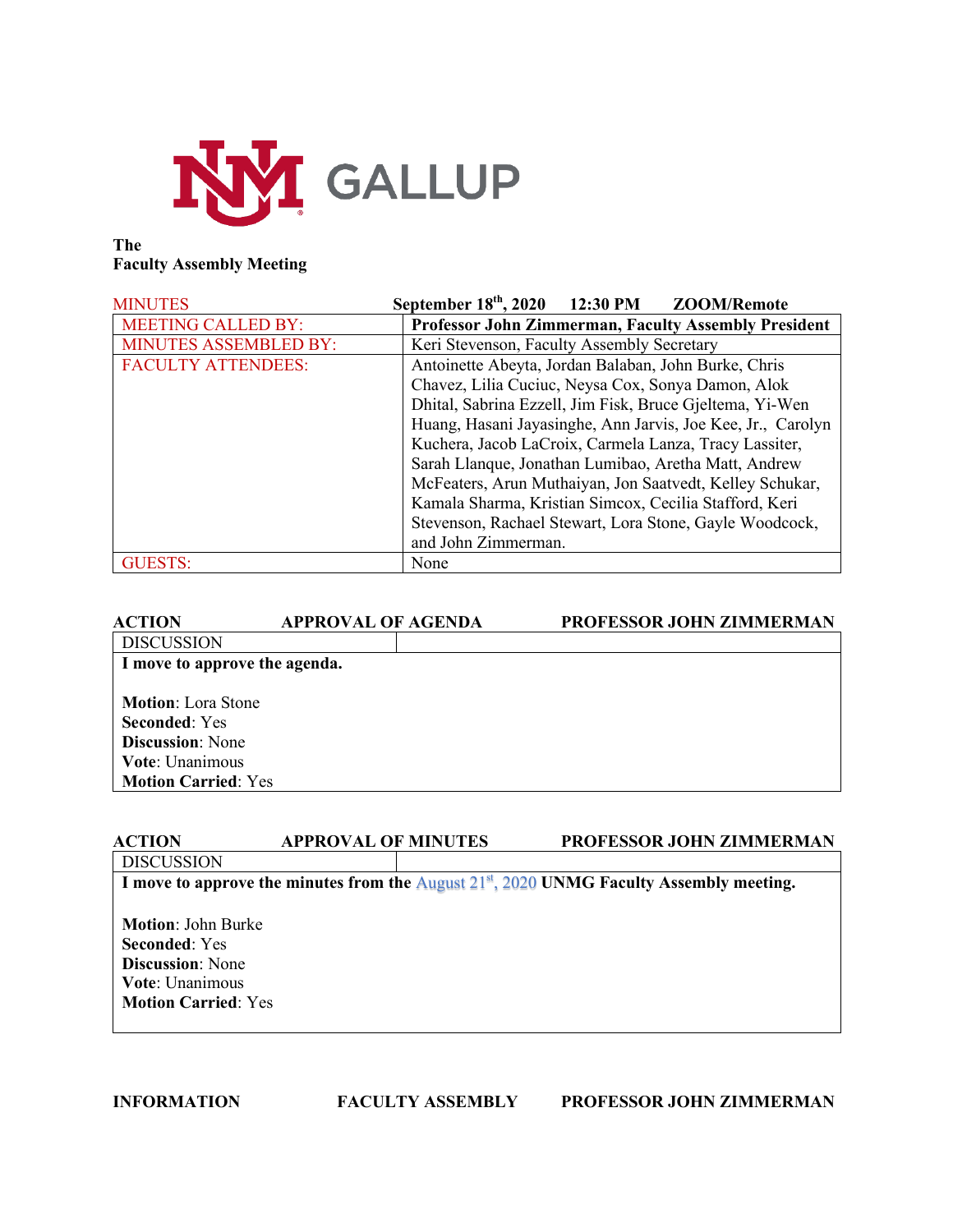## **PRESIDENT'S REPORT**

## **Faculty Assembly President Professor John Zimmerman reported on the following:**

First, Professor Zimmerman asked new faculty members present at the meeting to introduce themselves. Dr. Andrew McFeaters, a new Assistant Professor of English, introduced himself and said that he will be teaching literature and composition courses and that he enjoys being at UNM-Gallup so far.

Professor Zimmerman also asked for tolerance and patience among the faculty as we work together during the pandemic, and discussed the Ops Committee's meeting with the administration team this morning. Dr. Malm, Director Jayme McMahon, Dean Primozic, Mr. Lee Lamb, and Mr. Robert Griego were present. The Dean of Instruction will give the report for the executive team at the Assembly meeting. Mr. Lamb asked for faculty or student accomplishments to be sent to him at lambc@unm.edu so that he could publicize them.

Finally, Professor Zimmerman asked for volunteers to run for election to fill a gap on the Operations Committee. Anyone who is interested should tell the Nominations Committee, especially if they are from the Health Careers and Education Area, as there are currently no members from that division on the Ops Committee.

As there were no questions, Professor Zimmerman invited Dr. Dan Primozic, Dean of Instruction for UNM-Gallup, to speak.

### **INFORMATION DEAN'S REPORT DEAN DR. DANIEL PRIMOZIC**

### **DISCUSSION**

Drean Primozic praised the UNM-Gallup faculty for the hard work that we are doing to offer the highest-quality education for our students, before moving on to a short discussion of rank and tenure. He noted that the Faculty Handbook says that for rank and tenure expectations, faculty should be excellent in either teaching or scholarship, while the other three categories should be at least effective. The Dean asked that faculty up for promotion work closely with their chairs on management of these categories and expectations.

The Dean then reported on program prioritization, and said that he is proud to be part of the ad hoc program prioritization committee. They are looking at the general quality and relevance of all degrees and certificates with professionalism and without bias. The committee is reaching the end of its scoring, and gearing up to make recommendations to senior management and other agencies on needed adjustments to all programs, and their overall quality. This is not based on costs. They are also waiting on a proposal sent into the state for monies that will help them in training all faculty for best practices on online delivery. It would involve faculty taking the training at either no cost or perhaps being offered a stipend to do so.

Dean Primozic asked if the Assembly had any questions. Professor Zimmerman brought up one question that had been missed at the last Assembly meeting, as to what the committee was looking at. Actual academic programs that grant degrees are the subject of the program prioritization process.

As no other faculty members had questions, Dean Primozic finished his report, and the executive team departed.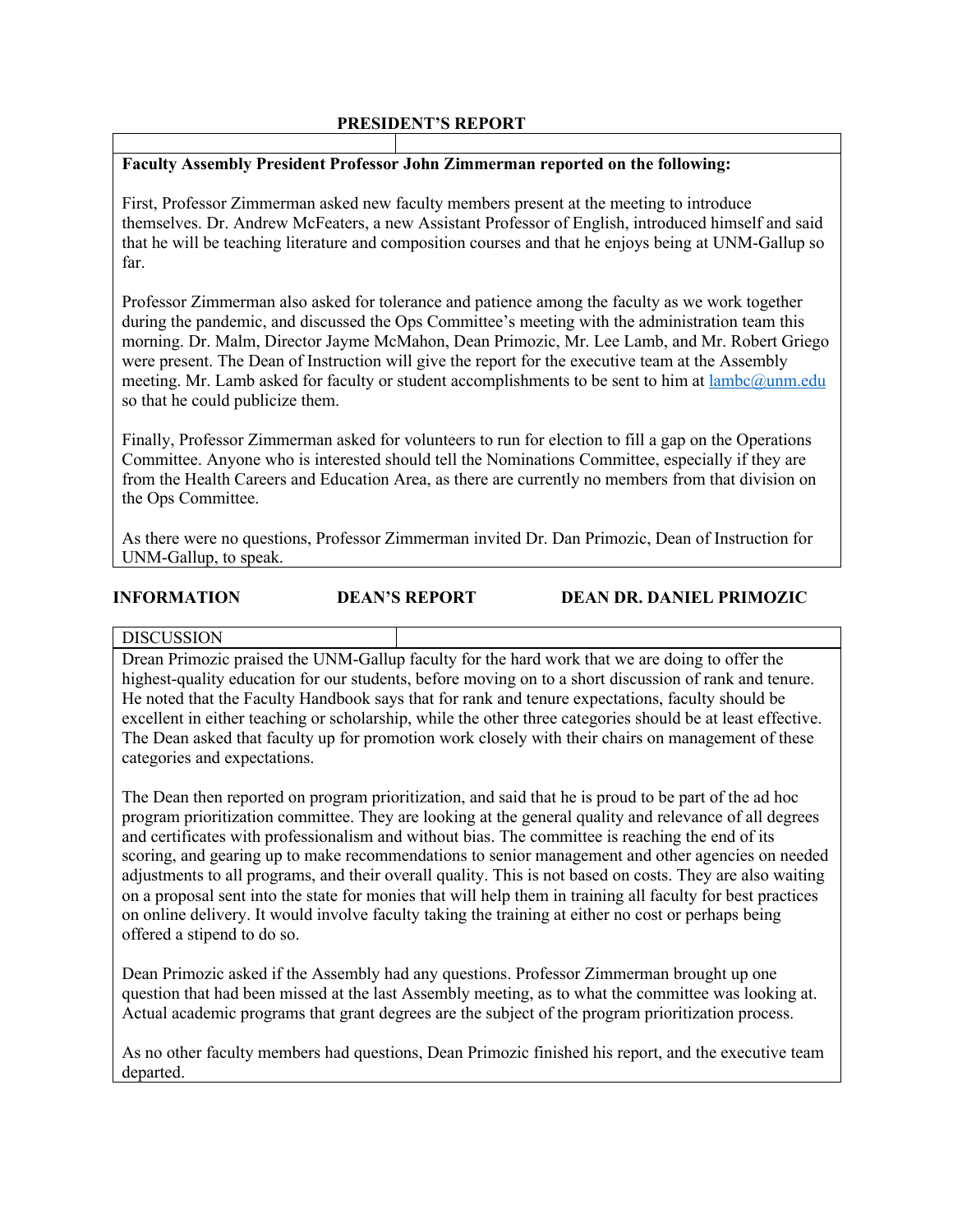## **ACTION ITEM ONLINE TEACHING PROFESSOR JOHN EVALUATION PROPOSAL ZIMMERMAN**

### **DISCUSSION**

Professor Zimmerman pulled up the observation form for online teaching on a shared screen and asked faculty to let him or chairs know if they needed a copy. This form is highly similar to the face-to-face peer evaluation form, with the same sections, but shorter. It has already been approved by the Assembly.

Professor Zimmerman then showed the Assembly the proposal form on-screen (see Appendix). He noted that it had been e-mailed to Assembly members, and that it is addressed to the Dean of Instruction and the division chairs since they are responsible for annual reviews. It has an introduction to point out the difference between normal face-to-face interactions during the observation process and the structure for doing this online.

The Operations Committee worked on drafts of the proposal, and it was sent to the Distance Learning Committee for revisions. Professor Zimmerman stated that the goal is to maintain fairness and equity. Faculty can still decide which course will be evaluated and in which semester it will be evaluated. Observers added to classes will need to adhere to FERPA guidelines and disclose conflicts of interest. This applies to all observations in AY 20-21. The form mandates faculty choice and their freedom to choose how they should be evaluated based on online teaching methodology.

The first choice on the proposal form is to invite an observer to a synchronous remote session. However, this does not make sense for everyone, although it would for classes with demonstrations, such as in Welding or the Fine Arts. Therefore, there are other options available. The second is to screen-share the class at an arranged remote meeting. The third is to add an observer to the course in one of three roles (student, course builder, or TA). There are no technical barriers to adding anyone in any of these roles. Those in a student role cannot alter the content of the course, but those in the TA and course builder roles can. Professor Zimmerman said that he felt sure this would be accidental, but that it might make sense to add the observer in a student role only.

The proposal form also contains instructions on how to add someone in one of these three roles. This can be done via e-mail as well as support ticket. Professor Zimmerman recommended the support ticket route as the e-mail method can be unclear about which course faculty want to add someone to.

Professor Zimmerman then opened the floor for questions. A suggestion came from Dr. Kristian Simcox about having the observer watch a recorded Zoom session rather than a live one, as an addition to option 1 to ease the time commitment required. Professor Zimmerman said that this could make sense. As there were no other suggestions or questions, he asked for a motion to approve the proposal.

## **I move to approve the Online Teaching Proposal as amended per Dr. Simcox's suggestion.**

**Motion**: Antoinette Abeyta **Seconded**: Yes **Discussion**: None **Vote**: Unanimous **Motion Carried**: Yes

Professor Zimmerman offered a final thanks to the Operations Committee and the Distance Learning Committee before moving to the next discussion item.

**DISCUSSION ITEM FACULTY SENATOR ELECTIONS/ PROFESSOR JOHN**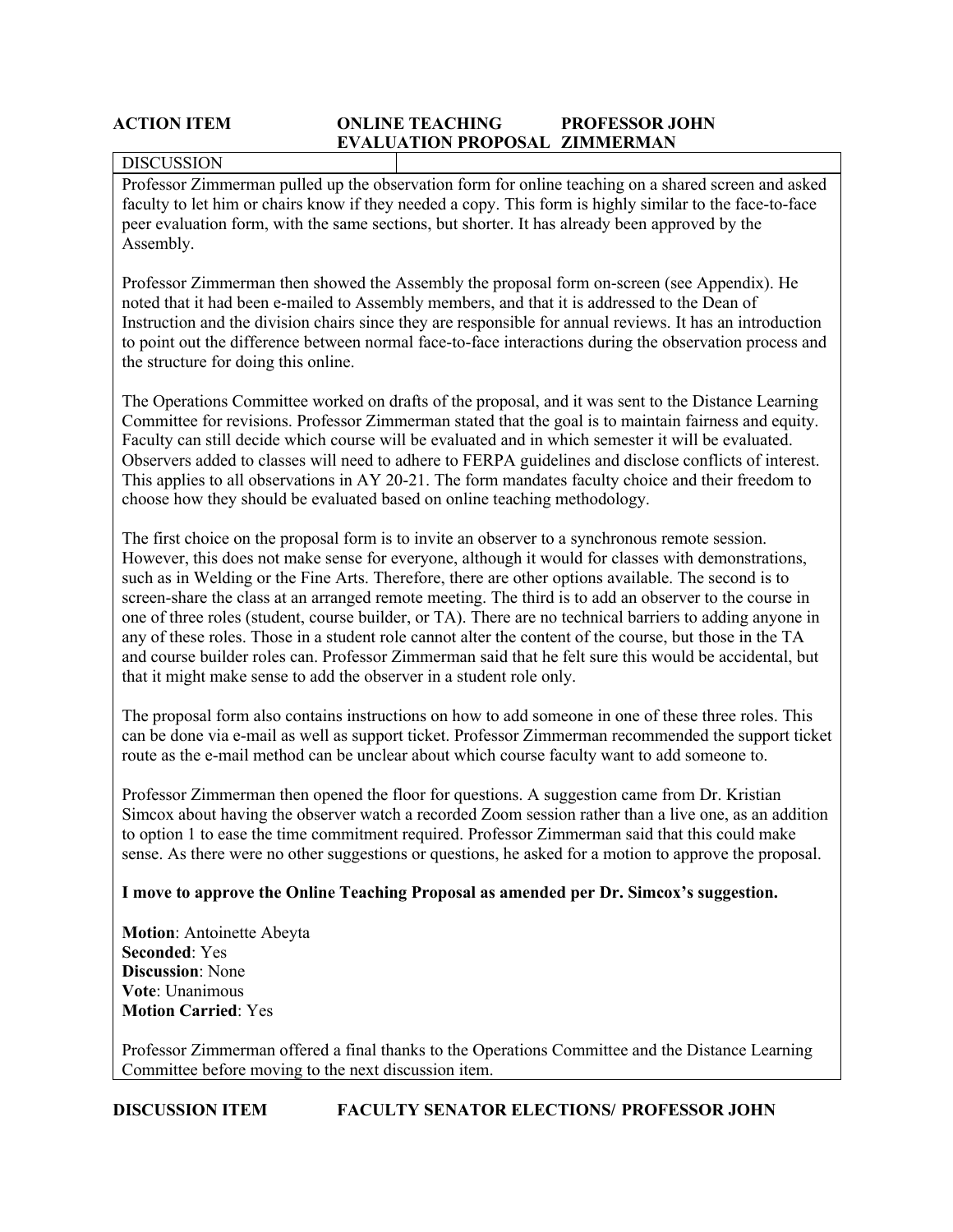## **CONSTITUTION & BY-LAWS CHANGES ZIMMERMAN**

## DISCUSSION

Professor Zimmerman stated that Dr. Tracy Lassiter and Professor Alok Dhital had been elected as new Faculty Senators to Albuquerque. Dr. Finnie Coleman, President of the Faculty Senate, has been discussing a liaison committee to bring branch issues to the table, which this group can become involved in.

However, the constitutional and by-laws changes did not pass as only 60% of eligible faculty voted in favor of the changes, whereas they needed a two-thirds majority voting in favor. The Constitution and By-Laws changes had overwhelming support, but not enough actual votes. The Distance Learning Committee and Adjunct Affairs Committee are still ad hoc; visiting faculty do not have voting rights. There has not been a discussion on the official results as yet, but it will be discussed moving forward. Professor Zimmerman stated the process of changing the constitution would continue as it is considerably outdated.

One Assembly member asked what the number of eligible voters was compared to the number of votes received. Professor Zimmerman replied that out of 55 voters, we had 32 voting in favor.

## **ACTION ITEM CURRICULA COMMITTEE DR. CAROLYN KUCHERA**

Dr. Kuchera began the discussion by asking Professor Jon Saatvedt to present on the Process Technology Program, as he had done much work in developing it.

Professor Saatvedt thanked everyone who had helped him review the necessary documents to create the program and given him feedback. He believes the process has improved those documents.

He said the Process Technology program will provide local manufacturers with a group of highly skilled workers. It will start as a vocational certificate, and then will become an associate's degree. However, it was simpler to make it a certificate first. Professor Saatvedt explained that he had selected a program designed by the North American Process Technology Alliance. Currently, there are 45 different process technology programs throughout North America, and Professor Saatvedt hopes to see ours become the  $46<sup>th</sup>$ . This program will focus on the basis of process technology, involving plants that are producing products. This could be the local refinery down the road, or the recycling facility further on. There is also a boiler facility that is using the recycled waste and burning that for energy generation, hydroelectric and solar generators, and wind turbine areas. We would be training service technicians and operators for them. There is even a local water treatment facility that has hired people off the street, but its employees need state minimum certifications to work on the drinking water. The process technology program will teach communication skills, computer skills, and analytical skills, along with work in hands-on labs.

Dr. Kuchera announced that the Curricula Committee had approved Form B's for 12 new courses, and these are Process Technology courses to extend over four semesters with a summer internship. Altogether, they will count as 30 credits.

**I move to approve all 12 Form B's for Process Technology.**

**Motion**: Carolyn Kuchera **Seconded**: Yes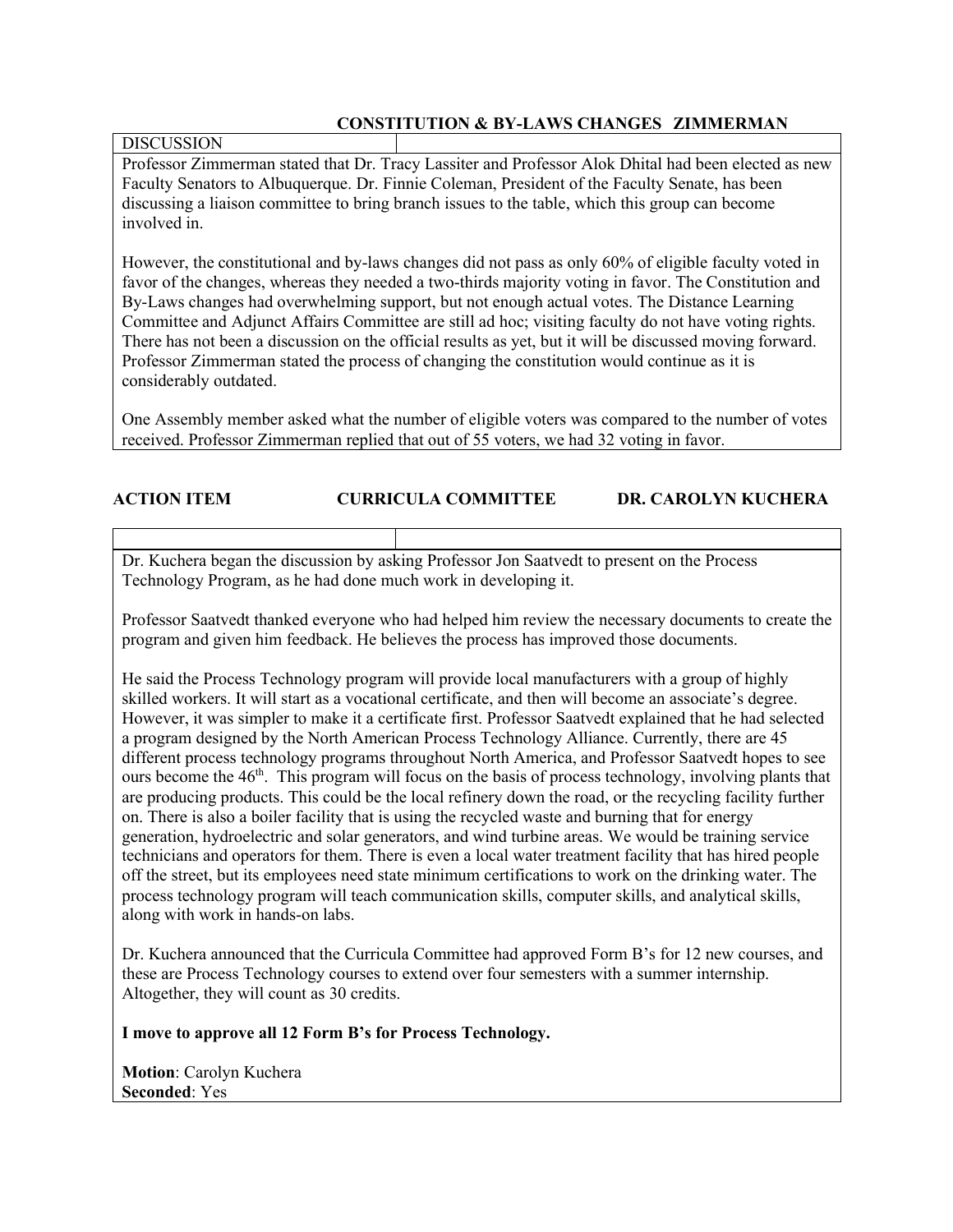**Discussion**: None **Vote**: Unanimous **Motion Carried**: Yes

Dr. Kuchera explained that new programs also require a Form C to be filed. The Curricula Committee had approved this form for Process Technology, which included an executive summary and proposal written by Professor Saatvedt.

**I move to approve the Form C to create the Process Technology program**.

**Motion**: Carolyn Kuchera **Seconded**: Yes **Discussion**: None **Vote**: Unanimous **Motion Carried**: Yes

| <b>DISCUSSION ITEM</b> | <b>RANK, TENURE, AND</b><br><b>PROMOTION</b> | <b>PROFESSOR JOHN</b><br>ZIMMERMAN |
|------------------------|----------------------------------------------|------------------------------------|
| <b>DISCUSSION</b>      |                                              |                                    |

Professor Zimmerman noted that the Assembly had some extra time to talk through faculty's concerns about rank, tenure, and promotion, as other discussion items had ended a bit early. He proposed to move through the list of concerns raised at the last Assembly meeting and offer some extra clarity and information gathered since then.

The first of these concerned actual guidelines for tenure and promotion. Section F of the Handbook says to follow Section B. However, our entire FTE as branch campus faculty is based on 15 teaching load units. There is no definition of our service or scholarship responsibilities, or which one should be emphasized more. This is confusing, and can heavily impact promotion and tenure. This session, therefore, was dedicated to helping provide expertise and knowledge, and to getting division chairs on the same page as faculty and the Dean of Instruction. This is vital, as the division chairs are the ones that organize this information.

Professor Zimmerman started that UNM faculty are required to be excellent in either teaching or scholarship. For us, as branch campus faculty, this is probably teaching. Beyond that, we need effectiveness in personal characteristics and service. It does create some flexibility for faculty choice. The handbook does not say that we have to prioritize scholarship; for some Assembly members, such as CCTE faculty, prioritizing service over scholarship is the norm. Other, tenure-track faculty members who are chairs of committees with an intense workload might prioritize that service instead. The annual review does let us know if we need to improve in certain areas, and Professor Zimmerman urged faculty to contact their chairs if they needed advice on that front. However, if we maintain effectiveness in areas other than the ones we prioritize, we should be fine. Professor Zimmerman added that he had spoken to Professor Joe Kee, Jr., and Dr. Kamala Sharma out of the division chairs, and knew they were in agreement.

As far as the inconsistencies between the Faculty Handbook and the Provost's e-mail message about rank and tenure, we are not following the Provost's guidelines, because we follow the handbook. On scholarly work and professional development, Professor Zimmerman reminded the Assembly that there has been a pause on the tenure clock for some people. A question for the chairs that had arisen in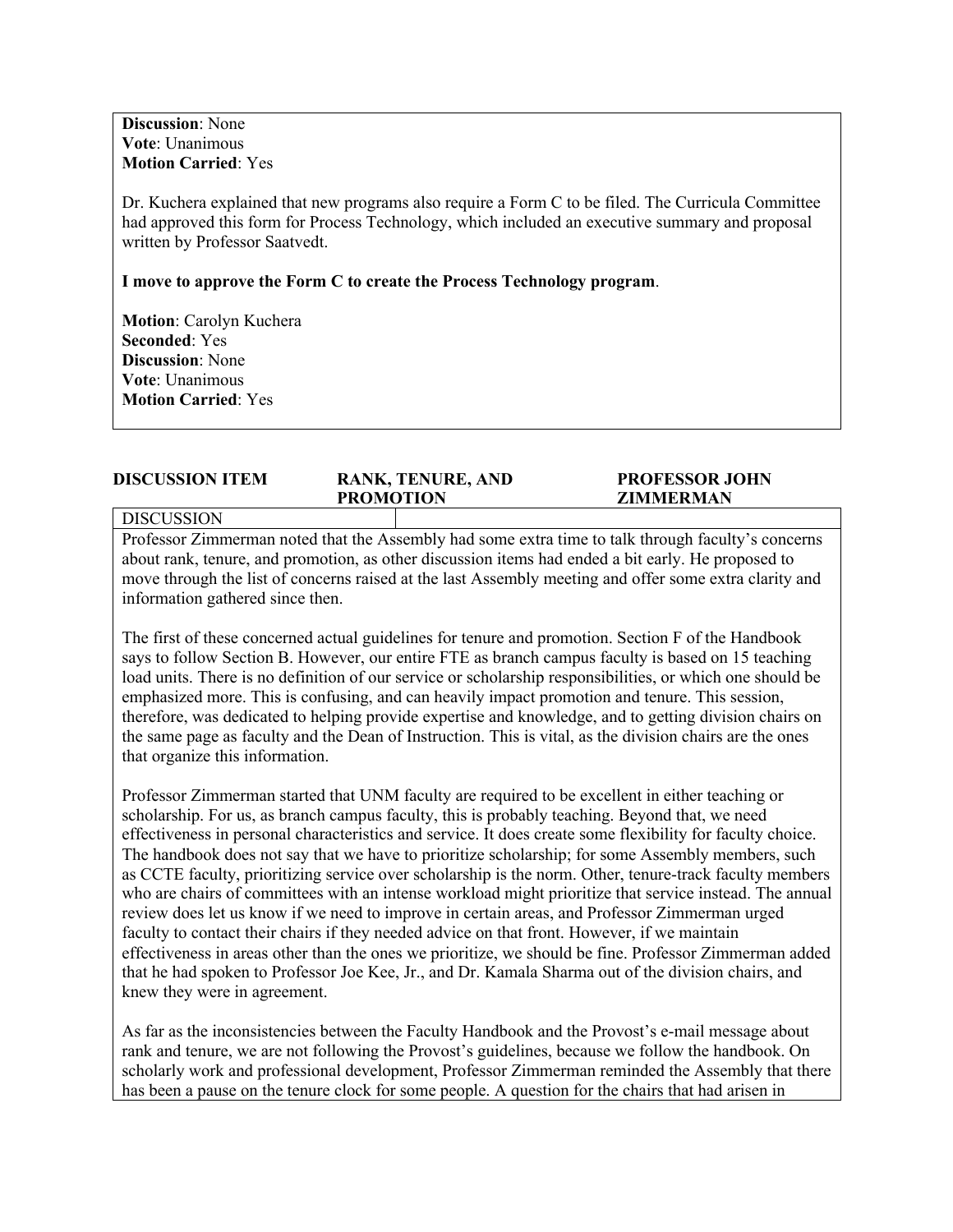relation to professional development was that if someone had been going to present at a conference but it had been canceled, how would the chairs deal with it?

Professor Ann Jarvis, head of the Business & Applied Technology division, said that many of the CCTE conferences had gone virtual, so that people could still present. There are also applicable professional development activities for members of her division available through online learning modules, including ones on bettering or understanding the online delivery systems, because there was not a lot of online learning done in these fields before the pandemic. Dr. Kamala Sharma, chair of the Math & Sciences division, agreed with Professor Jarvis and said that virtual conferences and professional development sessions are likewise available for professors in math and the sciences.

Another concern had arisen about conferences that were simply canceled outright, with no virtual option. Faculty did not want to be marked down in their tenure dossiers for failing to attend canceled conferences. Dr. Sharma said that faculty should not be penalized for that, especially as it can happen at the last minute.

Another faculty member asked whether such consideration would apply only for the academic year, or for the whole tenure process, if the pandemic lasted longer than the single academic year. The answer was that it should apply to both. Another question was asked about whether branches of UNM or other community colleges should have a conference where people could share work that would have been presented at canceled conferences. New Mexico State University has had a similar "round-up" tradition. Other professors had heard of and participated in these conferences, as well.

The next question was whether an acceptance to a conference could count, in lieu of the actual presentation. Others admitted this was a good point.

The next discussion item concerned promotions for CCTE faculty. This has been a barrier and an issue for some time. Part of the problem has been instability in the chair's position in that division. Another is that those in Albuquerque do not really understand what CCTE faculty do for advancement and professional development, due to lack of similar classes taught at their campus. They understand the academic part of promotion, academic degrees and writing books and presenting in journals.

Professor Chris Chavez pointed out that the titles are also inconsistent and confusing. There are Lecturer I, II, and III titles, and then there are Senior Lecturers. There has been no specific CCTE system. It is in fact rare that UNM branches teach courses like Construction Tech, leading to further lack of support. UNM-Gallup disbanded its Rank and Tenure Committee, but even when they existed, they never approached the CCTE faculty. There have been some ad hoc attempts to help individual instructors, but never any consistency.

The next issue on the list was the lack of a mentorship culture at UNM-Gallup. Professor Zimmerman stated that he is willing to work with chairs on this, and some colleagues have expertise they can lend. We need to build up being better mentors and colleagues. Professor Zimmerman wants to have a meeting with the chairs, the Dean of Instruction, and the Operations Committee, to discuss the processes for lecturer promotion, but there has been no support or mentorship for lecturers.

One Assembly member stated that, given the amount of administrative turnover, the faculty should guide the faculty. She did not think it effective to keep up mentorship through the administrative structure. Professor Zimmerman asked if this faculty member was advocating for the creation of a Mentorship and Promotion Committee that would provide guidance and training, or some other method. She replied that other faculty in tenure-track positions at universities get assigned mentors by their institutions. These new faculty got followed all the way through the tenure process. This faculty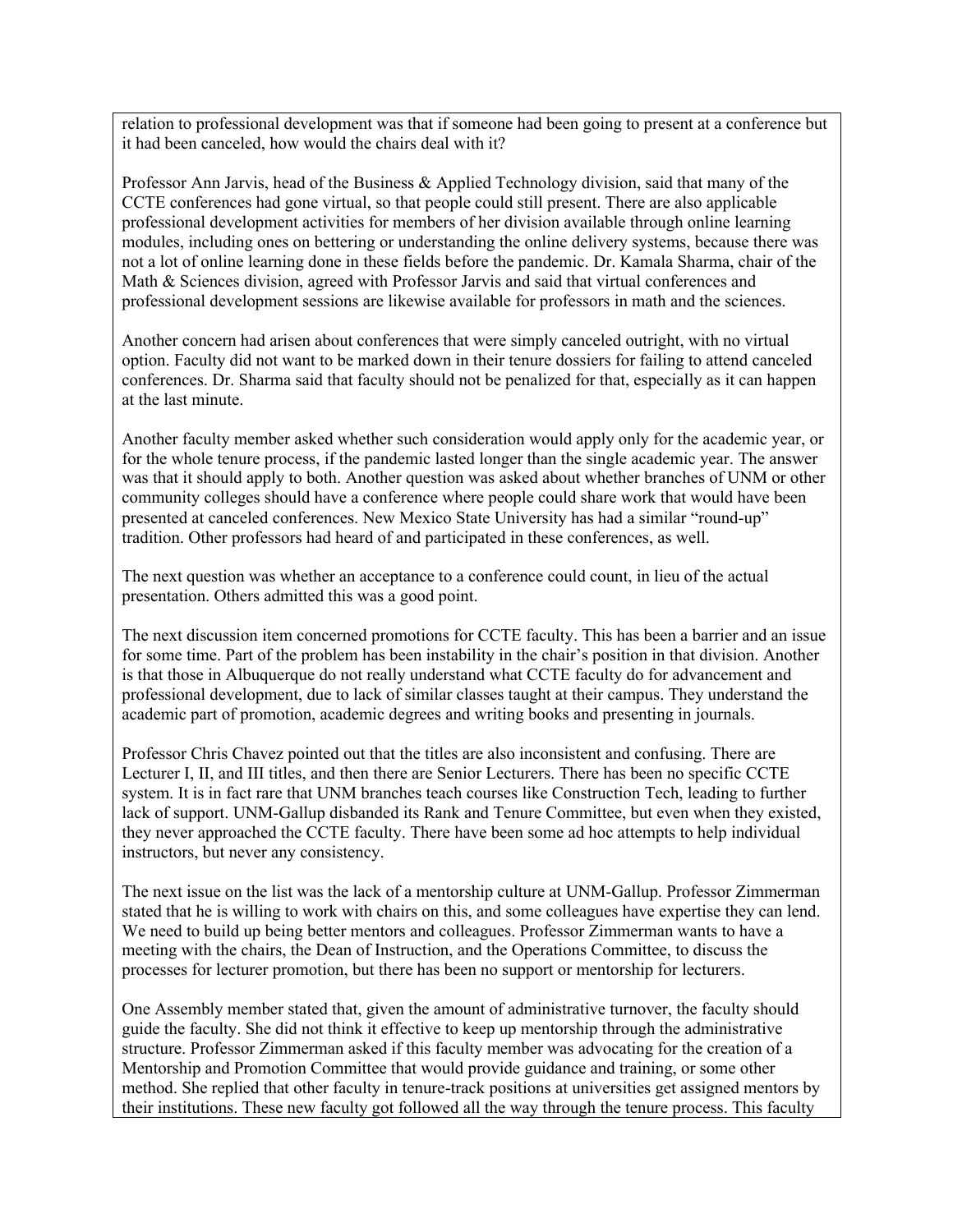member, on the other hand, had only received feedback when she solicited it, and there are no clear sets of questions. To improve our campus and increase job satisfaction, we should initiate a similar process.

Professor Zimmerman asked Professor Jarvis about her experience and whether she had discussed promotion and mentorship with her faculty. Professor Jarvis replied that they had not yet gotten that far. No mentorship system for CCTE faculty has ever existed. She thought that some branches had once gotten together to discuss their vocational side, but that was as far as it had gone. The Albuquerque campus does not understand Health Careers or applied tech classes, and her division has wide reach.

Other discussion concerned an old system of informal mentor assignments in Arts and Sciences before it had become two separate divisions, and that a mentor would be assigned for two or three years to new faculty. However, it would be better to replace it with a formalized, continuing system. Another person offered information on Dr. Finnie Coleman's words about rank, promotion, and tenure, and that Albuquerque's campus has mentors for the tenure process. Our campus does not have that sort of guidance on definitions of scholarship or other features of tenure.

As to why guidelines do not exist for the branch campuses, some related it to the turnover in the Provost's office and how it makes the mentorship system problematic. They want to have flexibility in Albuquerque for each new Provost to make his or her mark, and this is why we do not have written standards on branch campuses, because they extend the flexibility to us. Our dossiers get reviewed by Assistant Provosts, who also have turnover. We want to mentor, but we do not know what Albuquerque is actually looking for, because it is a moving target. Some new Provosts want to be rigorous; some want to be lenient. The specifics of the standards are purposely vague. There have been mentoring attempts for CCTE to move towards a goal, but then the goal changes. The mentoring we offer is often just common sense or experienced faculty members' memories, but this may not apply with the next Provost. Professor Zimmerman said that he hoped the union will force the adoption of more specificity and sustaining standards that will apply in the rank, tenure, and promotion process.

The conversation then turned to definitions. What is the definition of excellent or effective or needs improvement in the four categories we need to consider? What does it mean in Biology vs. Fine Arts vs. English? Albuquerque's campus has set benchmarks via departments, but they are not made known to the branch campuses. The chairs should have the ability to develop their own written guidelines.

Others stated that everyone should be afforded mentorship, and it should not hinge on luck and connections. There are no clear guidelines and UNM-Gallup has no guidelines, but this is the easiest way that we should alter them. Otherwise, we will have implicit, explicit, or systemic bias to contend with. Professor Zimmerman stated that he would like the chairs to develop the mentorship culture. The training on putting together a dossier should be done a year before its deadline, at least. The training should also be done every year. This would support faculty and cut down on their stress.

The last issue on the list was concerns over race, ethnicity, and gender, especially for lecturers. There are many industries and institutions that are currently acknowledging the systemic racist and gender bias they have. The supposedly meritocratic system at universities has raised barriers for these individuals. The UNM-Gallup campus should acknowledge systemic bias by taking a careful and painstaking evaluation of hiring, promotion, and tenure. Who is getting those opportunities? What barriers are in place for what individuals versus others?

Professor Zimmerman said that he had reached out to Professor L. D. Lovett and Vice-President of Equity and Inclusion, Dr. Assata Zerai. They will present at the November Assembly meeting to help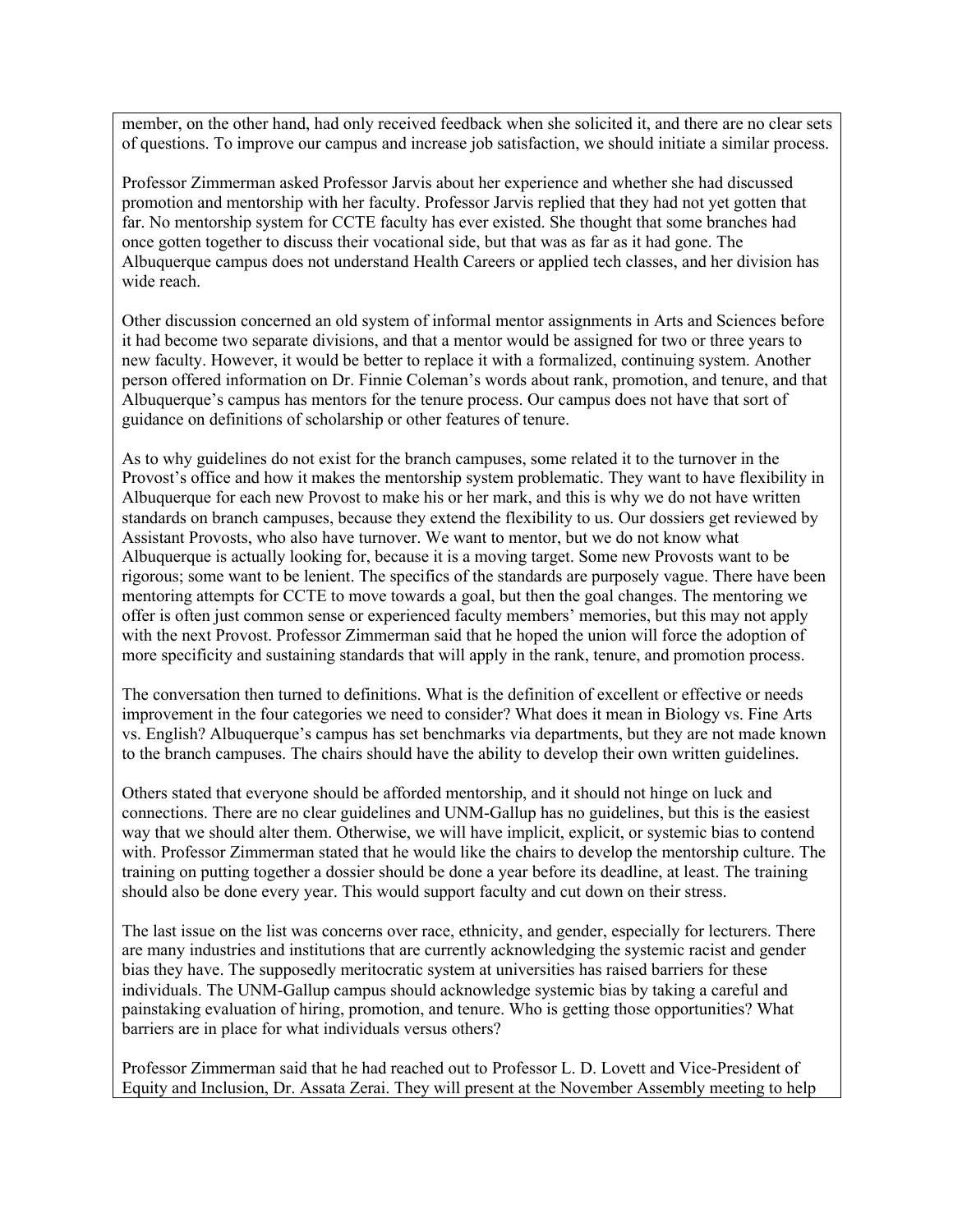us develop a plan and answer our questions. At this point, he drew the discussion to a close as the end of the meeting was approaching.

# **INFORMATION COMMITTEE REPORTS COMMITTEE CHAIRS**

**DISCUSSION** 

## **Professor Zimmerman asked for committee reports:**

**UNM-G Senator to Albuquerque**: Dr. John Burke reported that the last Faculty Senate meeting had talked about the impact on branch campus faculty. Dr. Finnie Coleman, President of the Faculty Senate, has made it very clear that UNM's branches are underrepresented in their ability to make themselves heard in the Senate. However, there are now more branch Senators, and Dr. Coleman revealed that branch faculty are under 15 teaching load units, which not everyone in the Senate knew. Dr. Burke urged Gallup Assembly members to both attend virtual Senate meetings and to speak to the UNM-Gallup Senators to Albuquerque about their concerns.

**Budget Review Committee, Constitution & By-Laws Committee, Faculty Committee on Student Affairs, Curricula Committee**: These committees had no report, as the Curricula Committee had nothing in addition to their action item already voted on.

**Teaching Excellence Committee**: Professor Zimmerman was aware that this committee has had meetings, and is getting a schedule together, as he has been receiving e-mails from them. However, the chair was not present to give a report.

**CARC**: Professor Kelley Schukar, who has taken over as chair, said that she had nothing to report, but is getting used to working on the assessment process with the Albuquerque campus.

**Library Committee**: Dr. Arun Muthaiyan has become the chair. He reported that the committee needs two more members to make up their required numbers, and will hold a meeting in October.

**Strategic Planning Committee**: Dr. John Burke, the chair, said that they had had one person step away, so that they could use one or two more members. As they have all divisions represented currently, these new members could be from any division.

**Distance Learning Committee (ad hoc)**: Dr. Yi-Wen Huang said that they have met, and they have a meeting scheduled for next month.

**Adjunct Affairs Committee (ad hoc)**: Dr. Kristian Simcox, the chair, said that members were disappointed that they are not a full committee. They would want to meet with the Operations Committee to discuss strategies and perhaps new members.

## **INFORMATION ANNOUNCEMENTS VARIOUS**

Professor Zimmerman announced that he had received almost all the committee preference forms; the Ops Committee will work with these to define committee rosters. He asked committee chairs to figure out some level of action plan and set benchmarks. He also encouraged the committee chairs to talk to him and Ops members if they needed help.

Finally, Professor Zimmerman issued a last reminder to send faculty and student accomplishments to Mr. Lee Lamb for the website.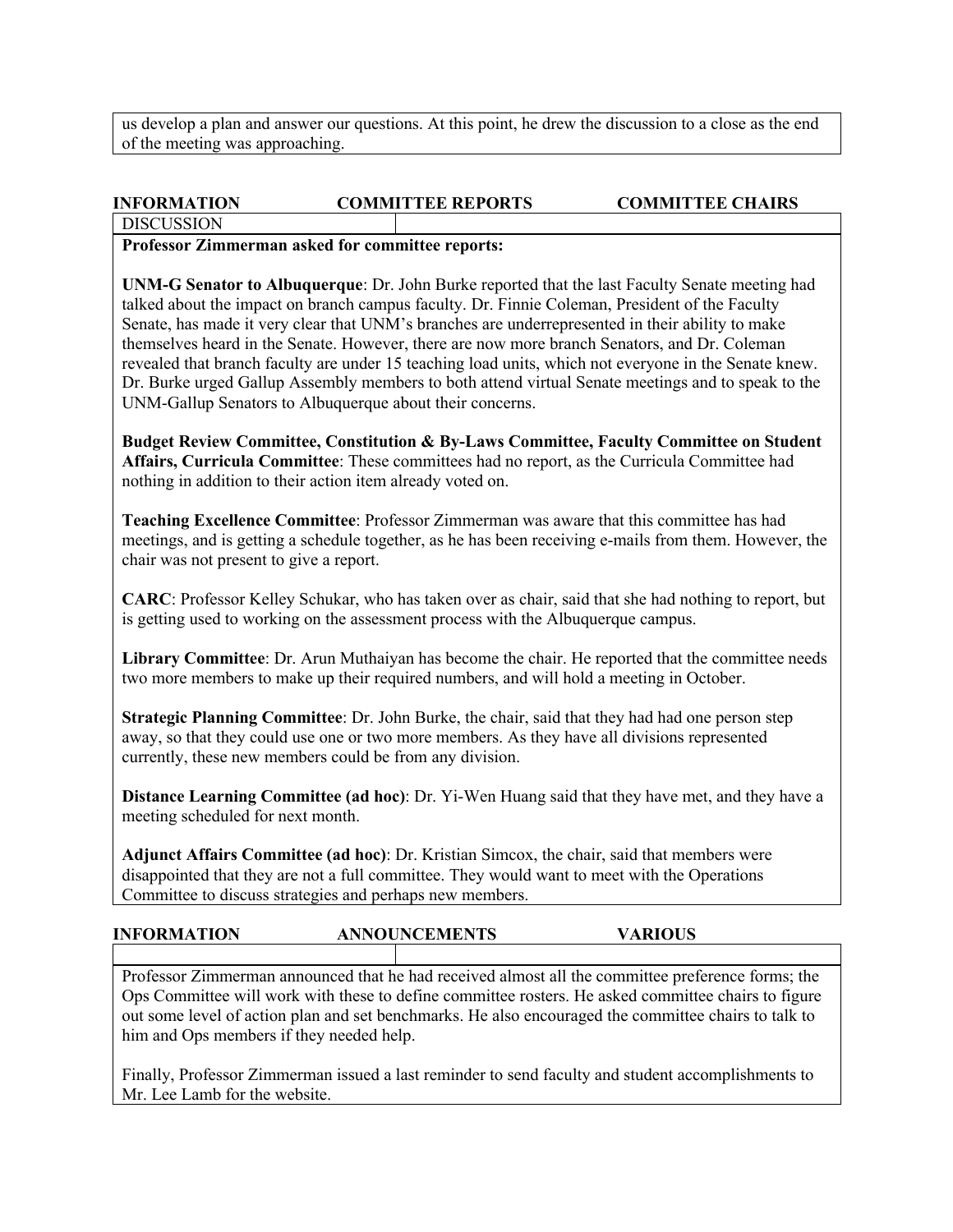## **ACTION ITEM ADJOURNMENT**

## **I move to adjourn.**

**Motion**: Antoinette Abeyta **Seconded**: Yes **Vote**: Unanimous **Motion Carried**: Yes

**Meeting adjourned at 1:58 PM, by Faculty Assembly President Professor John Zimmerman. Recorded by:** Keri Stevenson, Faculty Assembly Secretary, on August 21<sup>st</sup>, 2020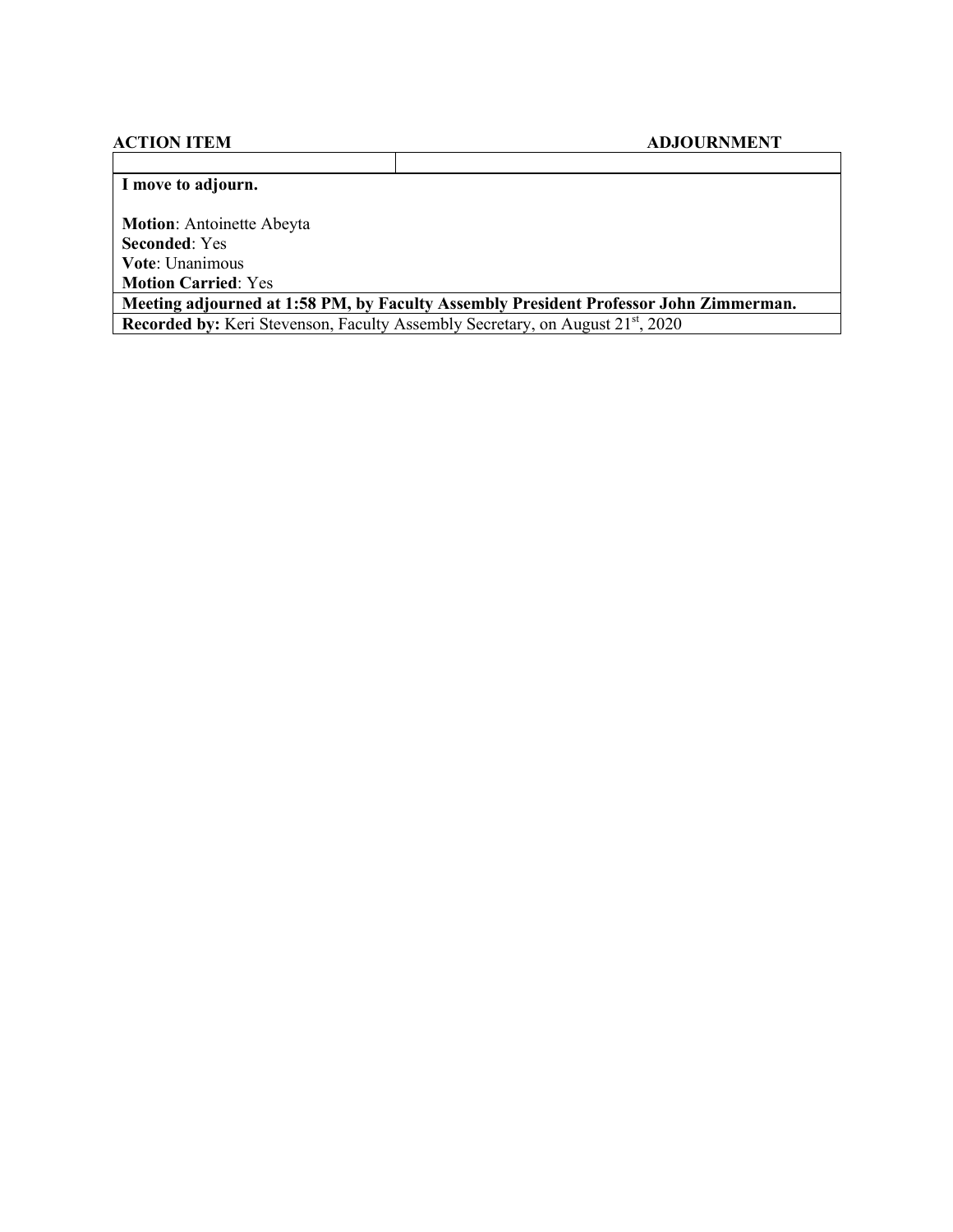## **Appendix: Proposal for Online Teaching Evaluations**

PROPOSAL 9/18/2020 From: UNM-Gallup Operations Committee To: Dean Primozic and Division Chairs RE: Process for online teaching evaluation

# **Introduction:**

Due to the ongoing national health crisis, there is a need to conduct the majority of teaching observations remotely. This proposal includes any Administrative, Chair or Peer observations for AY 2020-21. Henceforth, the person conducting the observation of teaching effectiveness will be known as the "observer."

# **Guiding Principles**:

To maintain fairness and equity in the adjudication of the agreed-upon instrument (attached), the Operations Committee has deemed it necessary to outline specific processes regarding how this observation might take place.

Faculty shall retain their right to declare which course/specific class will be observed and in which semester that the observation will take place.

A timetable for the observation length, post observation reflection and observation completion should be agreed upon beforehand by the observer and the faculty. Any change to the agreed upon timeline must be accepted, in writing, by both parties.

Observers would agree to adhere to FERPA guidelines and divulge any conflicts of interest (family members, dependents, etc… enrolled in the course) before viewing a faculty members online teaching.

Choosing one of the options below would be at the sole discretion of the individual faculty member based on their preferred teaching methodology.

**Option 1-** The observer could be invited to a synchronous Zoom (e.g., Blackboard Collaborate, Microsoft Teams, etc.) lecture/demonstration of the faculty's choosing. This would be a comparable replacement for the standard classroom visit. As with a standard classroom visit the faculty would provide the observer with a syllabus and relevant SLOs beforehand and the observer and the faculty would meet remotely, after the observation, to discuss the "post observation reflection."